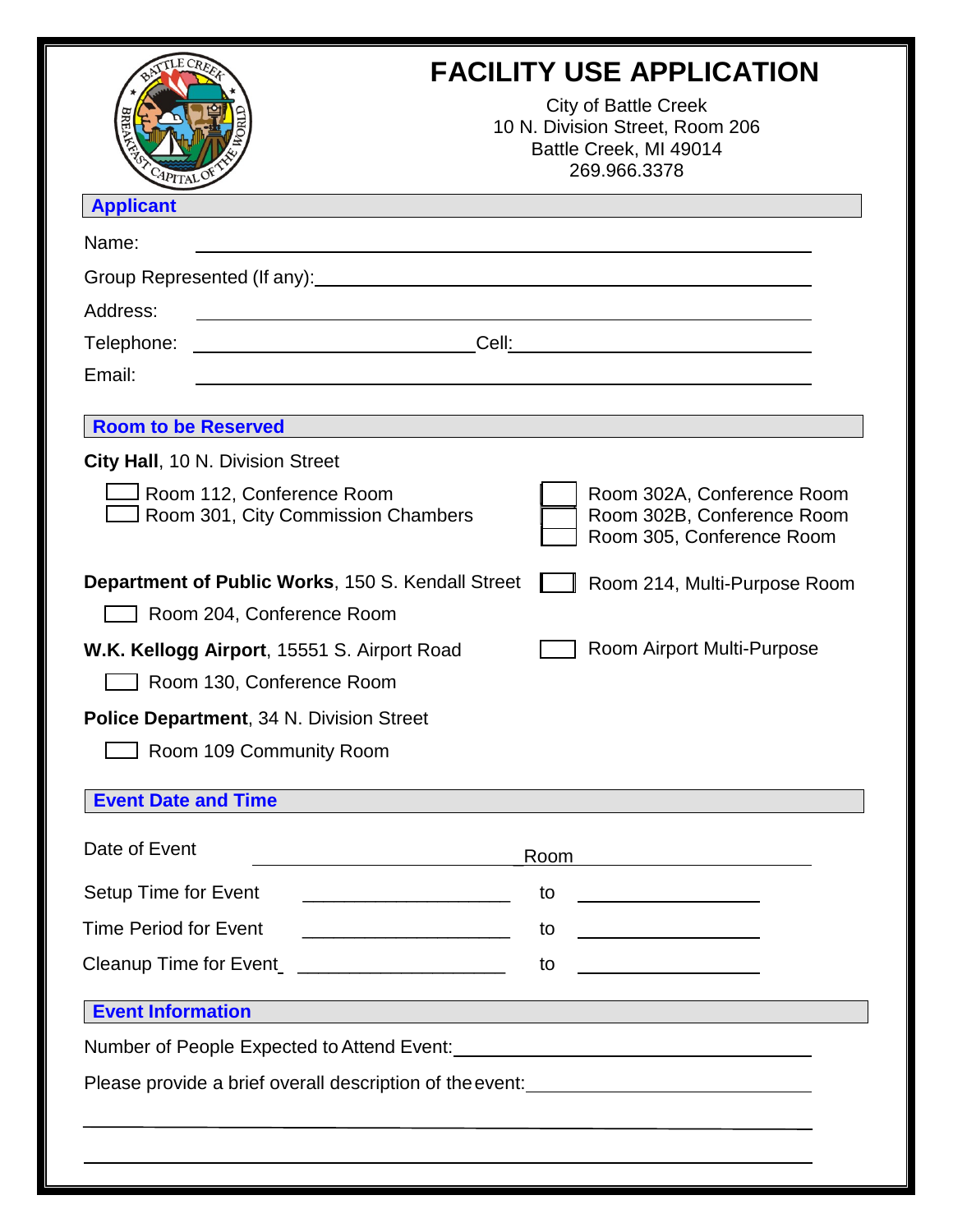# **City of Battle Creek Facility Use Application**

#### **Responsible Party Signature**

The applicant hereby agrees to indemnify and hold harmless the City of Battle Creek for any liability for damages to any person or property in or about the facility from any cause whatsoever. All persons or groups using the facility shall be responsible for the proper supervision, control and accommodation of persons attending the event. The applicant agrees to be financially responsible for damage to the facility and/or equipment. The applicant agrees to comply with all City ordinances and regulations in connection with the event. The applicant agrees that they have read, understood, and will comply with the City of Battle Creek Facility Use Policy, including the payment of fees, if any.

Signature: Date

| <b>Submit completed application to:</b><br>(24 hours prior (96 for fee hours) to<br>guarantee review)                                   |                                                                                                      | <b>City Manager's Office</b><br>10 N. Division Street, Room 206<br>Battle Creek, MI 49014 |                             |
|-----------------------------------------------------------------------------------------------------------------------------------------|------------------------------------------------------------------------------------------------------|-------------------------------------------------------------------------------------------|-----------------------------|
| <b>Facility Hours</b><br><b>City Hall</b>                                                                                               |                                                                                                      |                                                                                           |                             |
| Monday - Friday<br>Monday - Friday<br>Saturday<br>Sunday                                                                                | $8:00$ a.m. $-5:00$ p.m.<br>5:00 p.m. - 9:00 p.m.<br>8:00 a.m. - 9:00 p.m.<br>12:00 p.m. - 6:00 p.m. |                                                                                           | No Fee<br>Fee<br>Fee<br>Fee |
| <b>Department of Public Works</b>                                                                                                       |                                                                                                      |                                                                                           |                             |
| Monday - Friday<br>Saturday<br>Sunday                                                                                                   | 4:00 p.m. $-9:00$ p.m.<br>8:00 a.m. - 9:00 p.m.<br>12:00 p.m. - 6:00 p.m.                            |                                                                                           | Fee<br>Fee<br>Fee           |
| <b>Airport</b>                                                                                                                          |                                                                                                      |                                                                                           |                             |
| Monday - Friday<br>Monday - Friday<br>Saturday<br>Sunday                                                                                | $7:30$ a.m. $-4:00$ p.m.<br>4:00 p.m. - 9:00 p.m.<br>8:00 a.m. - 9:00 p.m.<br>12:00 p.m. - 6:00 p.m. |                                                                                           | No Fee<br>Fee<br>Fee<br>Fee |
| <b>Police Department</b>                                                                                                                |                                                                                                      |                                                                                           |                             |
| Monday - Friday<br>Monday - Friday<br>Saturday<br>Sunday<br>All Facilities are closed on Official City Holidays and Holiday Weekends*** | $8:00$ a.m. $-5:00$ p.m.<br>5:00 p.m. - 9:00 p.m.<br>8:00 a.m. - 9:00 p.m.<br>12:00 p.m. - 6:00 p.m. |                                                                                           | No Fee<br>Fee<br>Fee<br>Fee |

*All Facilities are closed on Official City Holidays and Holiday Weekends\*\*\**

#### **\*\*\*Please see Facility Use Policy for additional information and requirements**

| <b>For Office Use Only</b>             | <b>Department</b>     | Approved | <b>Disapproved</b> |
|----------------------------------------|-----------------------|----------|--------------------|
|                                        | City Manager's Office |          |                    |
| Please initial approved or disapproved | Building Manager      |          |                    |
|                                        |                       |          |                    |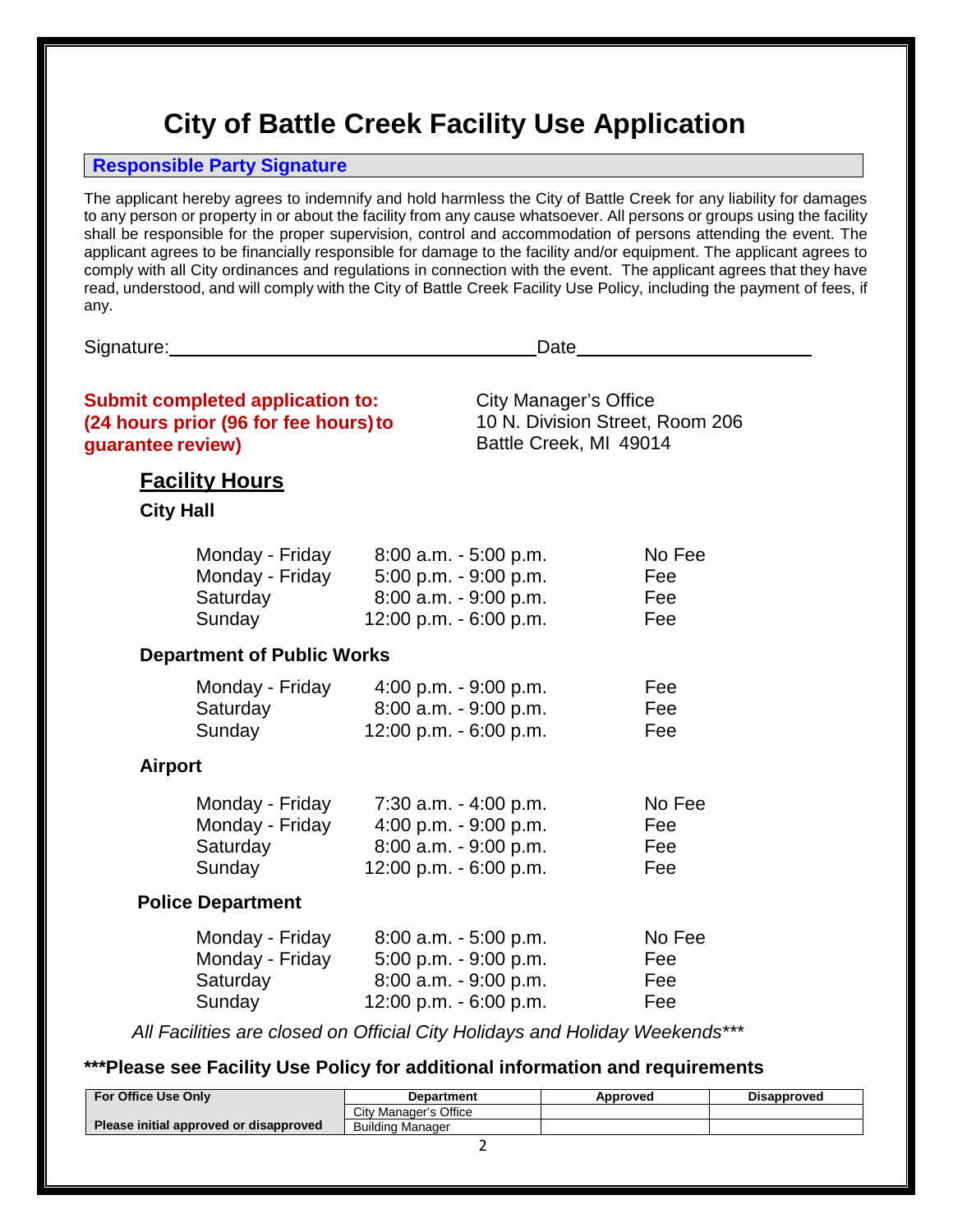# City of Battle Creek Facility Use Policy

# **A. Statement of Purpose**

This policy is designed to govern the use of city‐owned facilities by individuals, groups, and/or organizations that are not directly associated with the City of Battle Creek ("City"). This policy describes the terms, conditions and user qualifications required for the utilization of the facilities listed in the *Available Facilities* section below. This Policy governs all city‐owned property, even if such property is not specifically listed within the Policy, unless a contrary use is specifically permitted under the terms of a City‐approved and issued Special Events permit. The rules and regulations have been adopted with the intent to better serve those who have occasion to use the facilities while protecting the public's interest.

#### **B. Interpretation and Implementation of Policy andWaiver**

The City Manager shall interpret and implement this Facility Use Policy. The City may waive any requirement of this policy if the result of said waiver would be in the best interest of the City in the discretion of the City Manager or his or her designee.

# **C. Available Facilities**

- 1. City Hall, 10 N. Division Street
	- a. Room 112, Conference Room
	- b. Room 301, City Commission Chambers
	- c. Room 302A, Conference Room
	- d. Room 302B, Conference Room
	- e. Room 305, Conference Room
- 2. Department of Public Works, 150 S. Kendall Street
	- a. Room 204, Conference Room
	- b. Room 214, Multi‐Purpose Room
- 3. W.K. Kellogg Airport, 15551 S. Airport Road
	- a. Room 130, Conference Room
	- b. Airport Multi‐Purpose Room
- 4. Police Department, 34 N. Division Street
	- a. Room 109, Community Room

# **D. Facility Hours**

**City Hall** - The building may be available for public use during the following times:

| Monday - Friday | 8:00 a.m. - 5:00 p.m.                              | No Fee |
|-----------------|----------------------------------------------------|--------|
| Monday - Friday | 5:00 p.m. $-9:00$ p.m.                             | Fee    |
| Saturday        | 8:00 a.m. - 9:00 p.m.                              | Fee    |
| Sunday          | 12:00 p.m. - 6:00 p.m.                             | Fee    |
|                 | <b>Official City Holidays and Holiday Weekends</b> | Closed |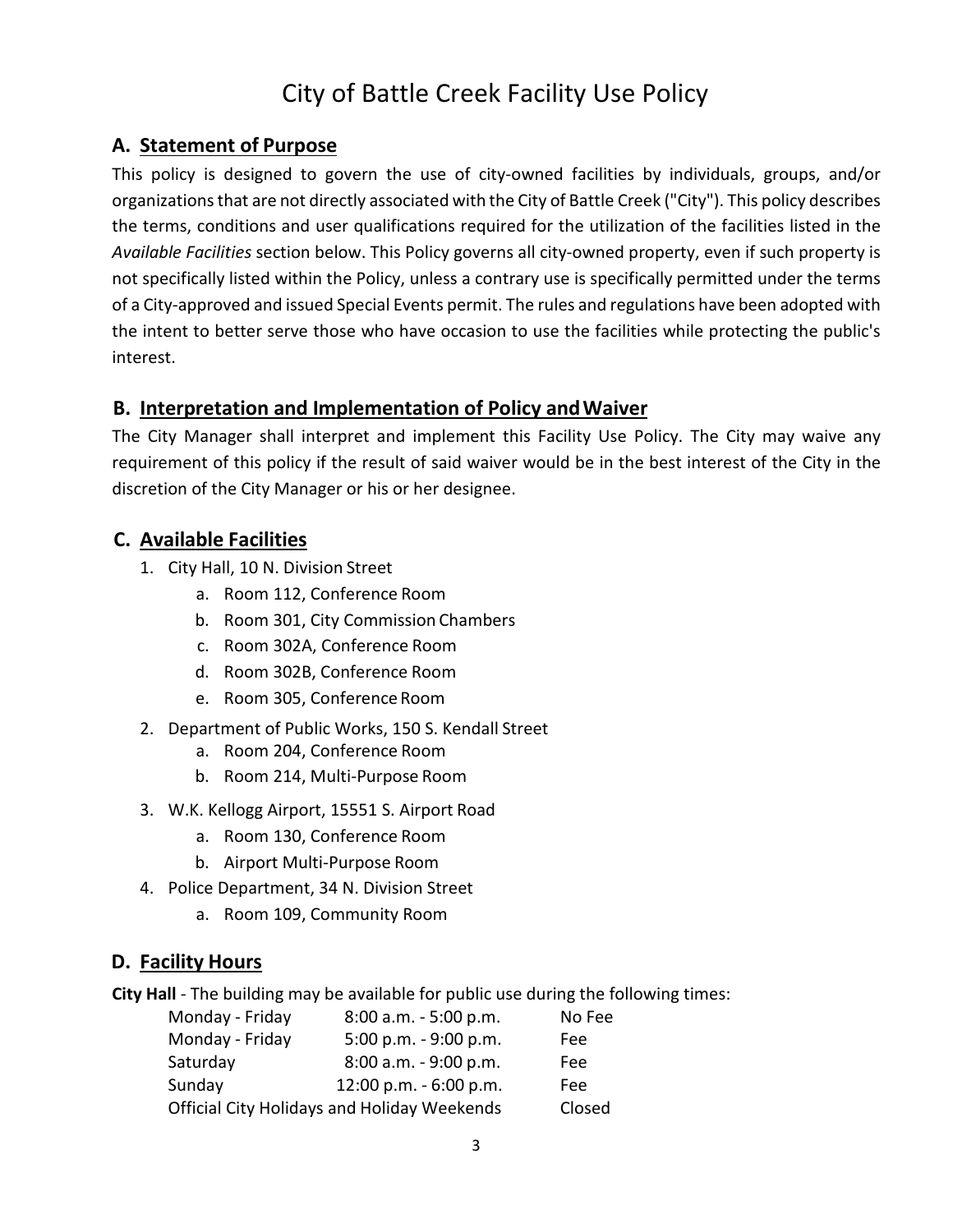**DPW** - The building may be available for public use during the following times:

| Monday - Friday | 4:00 p.m. $-9:00$ p.m.                             | Fee    |
|-----------------|----------------------------------------------------|--------|
| Saturday        | $8:00$ a.m. $-9:00$ p.m.                           | Fee    |
| Sunday          | 12:00 p.m. - 6:00 p.m.                             | Fee    |
|                 | <b>Official City Holidays and Holiday Weekends</b> | Closed |

**Airport** ‐ The building may be available for public use during the following times:

| Monday - Friday                                    | 7:30 a.m. - 4:00 p.m.  | No Fee |
|----------------------------------------------------|------------------------|--------|
| Monday - Friday                                    | 4:00 p.m. - 9:00 p.m.  | Fee:   |
| Saturday                                           | 8:00 a.m. - 9:00 p.m.  | Fee    |
| Sunday                                             | 12:00 p.m. - 6:00 p.m. | Fee    |
| <b>Official City Holidays and Holiday Weekends</b> |                        | Closed |

**Police Department** - The building may be available for public use during the following times:

| Monday - Friday | 8:00 a.m. - 5:00 p.m.                              | No Fee |
|-----------------|----------------------------------------------------|--------|
| Monday - Friday | 5:00 p.m. - 9:00 p.m.                              | Fee    |
| Saturday        | 8:00 a.m. - 9:00 p.m.                              | Fee    |
| Sunday          | 12:00 p.m. - 6:00 p.m.                             | Fee    |
|                 | <b>Official City Holidays and Holiday Weekends</b> | Closed |

#### **E. Allowable Activity Types**

- **Activity Type One**. Type One activities are those of the City of Battle Creek government, including elected and appointed officials, City employee meetings, official City committees, its boards and its groups.
- **Activity Type Two**. Type Two activities are those of other governmental agencies, including cities, counties, the state of Michigan, regional governments, the federal government, school districts, elected officials, and other similar governmental or quasi- governmental organizations.
- **Activity Type Three**. Type Three activities are those of non‐governmental entities, including non‐profit organizations, neighborhood groups, community organizations and other similar organizations.

#### **F. Usage Priorities**

Type One activities shall have priority over all other uses. In the event of a conflict, the City Manager (or his or her designee) shall contact the groups or individuals whose activities conflict as soon as possible and attempt to reschedule the conflicting activities.

An annual or ongoing event shall be given preference over a one-time event. Otherwise, all facilities are reserved in the order in which requests are received and approved, with consideration given to the size of the group, type of program and available space. The City reserves the right to assign and if necessary, reassign facilities to assure the most efficient and appropriate utilization of facilities.

The City reserves the right to cancel any and all reservations without providing any other accommodations in the event the facility is needed for municipal government purposes.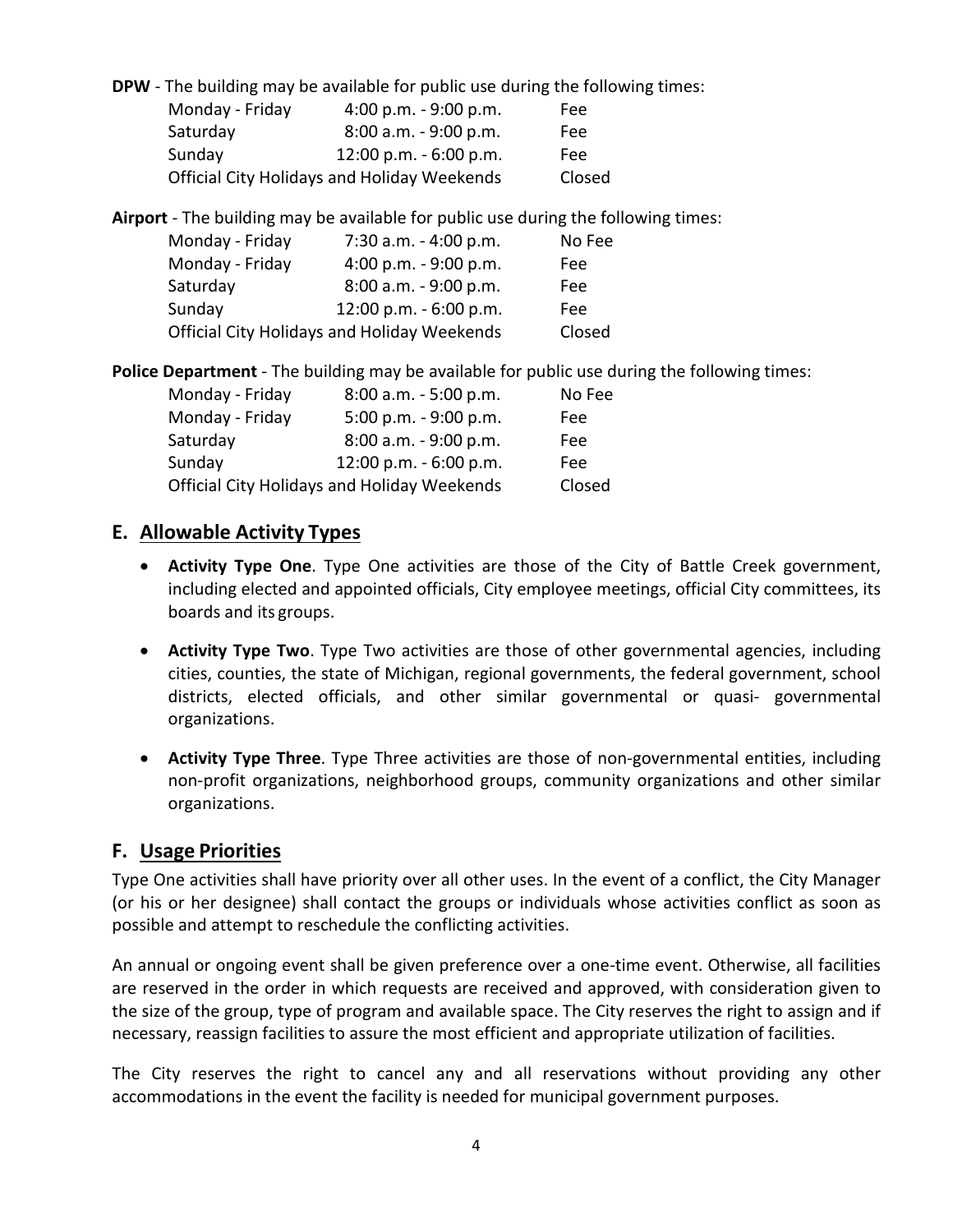# **G. Prohibited Uses**

City facilities shall not be used for the following:

- Any commercial business, fee‐based or promotional activity
- Any meeting or activity that solicits funds or donations or accepts such from attendees
- Any meeting whose noise levels will interfere with activities in Cityoffices
- Any groups which will have participants in excess of the occupancy limit
- Any political campaign activity
- Any illegal activity
- Any purposes contrary to federal, state, or local law
- Any activity not consistent with the general business purpose of thebuilding
- Any other use deemed inappropriate by the City Manager or CityCommission

# **H. General Prohibitions**

- There shall be no alcoholic beverages or drugs/illegal substances served upon, consumed upon, or brought into the City facility.
- In accordance with Michigan law and County Health Department Regulation, all City facilities are entirely smoke‐free environments, which shall be deemed to include e‐ cigarettes.
- There shall be no open flames, such as lighted candles, in any City facility.
- No foul or abusive language shall be used at any time.
- Areas not specifically reserved shall not be entered or occupied by the applicant, the group, any of its individuals, or any participants and guests.
- No nails, tape or tacks may be used on the walls.
- Pets or animals are not allowed in any facility, except for service animals.
- Gambling in any form is prohibited.

# **I. Use Requirements**

Building Access - At least one City staff member must be on-site for the duration of the event, including set‐up and clean‐up. For after‐hours or weekend events, the building will be open for access at the time designated on the approved application.

• Only City staff may provide access to the building after hours. Under no circumstances will the Applicant be allowed on the premises after hours without prior arrangement with the City.

Space/Room Setup ‐ The responsibility for setting up tables and chairs shall remain with the individuals or organizations making the reservation. The City does not provide staff or material(s) to aid with the setup or cleanup of the facility.

Space/Room Cleanup ‐ Tables, chairs, and any provided equipment must be returned to the original location and arrangement when the use of the facility is complete. Individuals and organizations must remove all trash, equipment, decorations and any other items at the end of the reservation time.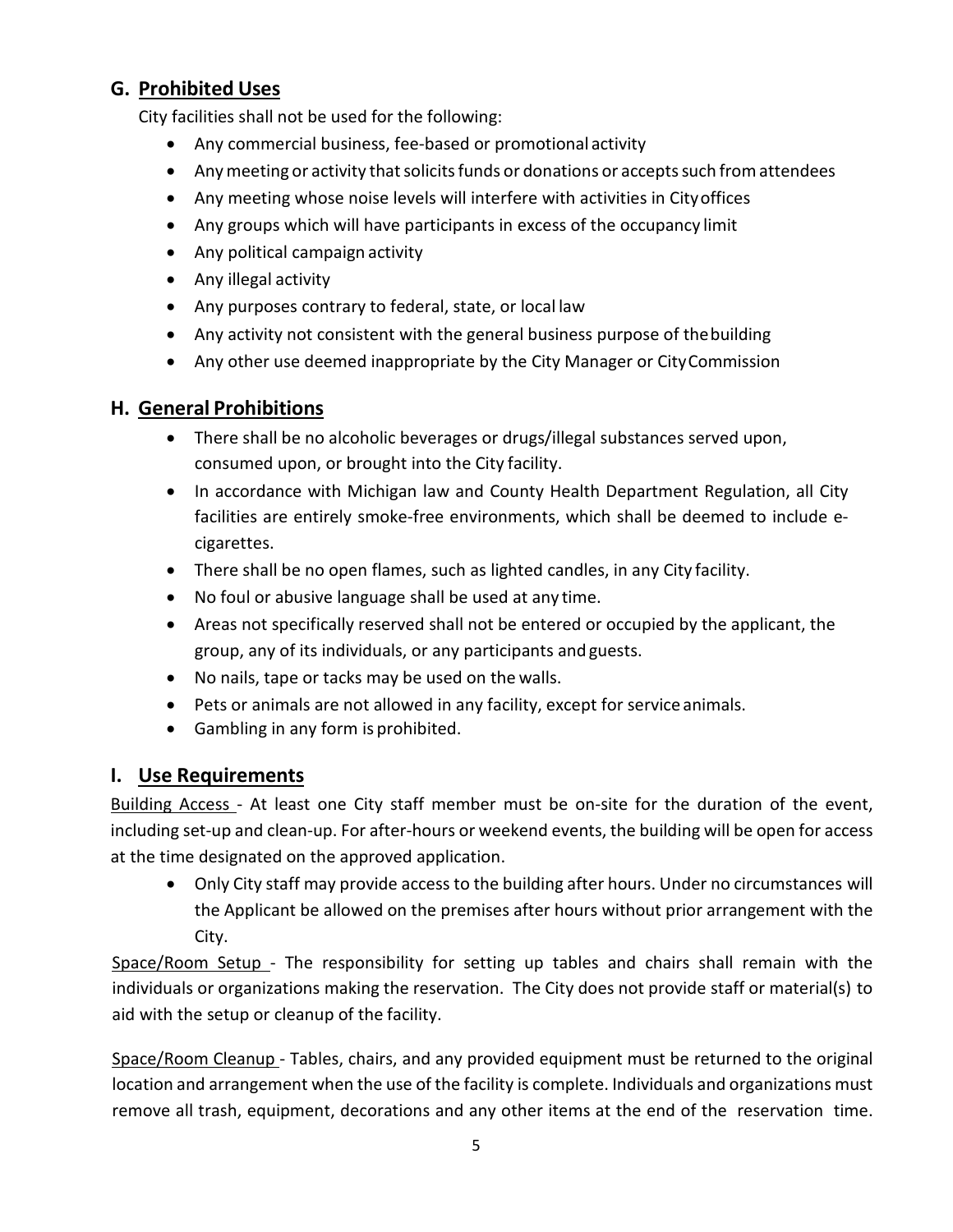Facilities must be left in good, clean condition when the activity is complete.

Responsibility for Property ‐ The City assumes no responsibility for any property placed in the facility in connection with the use of the facility.

Responsibility for Damages – The Applicant is responsible for any damages to the facility during the reservation period. The City reserves the right to assess additional charges as warranted. Damages to the facility by individuals or organizations may result in removal from the facility and/or the denial of future reservation requests.

#### **J. Reservation Procedures**

#### **Application**

Any individual or group wishing to reserve an available facility shall contact the City Manager's Office, during the regular business day, 24 hours in advance of the proposed reservation date and complete a reservation application form. Applications received after 48 hours prior to the reserved time cannot be guaranteed consideration before the event. Reservations for time after normal hours, listed in paragraph D, will need to submit applications 96 hours prior to guarantee consideration (24 hours prior to the three day fee deadline described in paragraph K).

The applicant must provide the following information upon application:

- 1. Name, address and phone number of individual or group making thereservation;
- 2. Group represented (if any);
- 3. Area(s) to be reserved;
- 4. Date(s) reservation is desired;
- 5. Total hours to be reserved, including time to begin setting up, time activity is scheduled to begin, time activity is scheduled to end, and time needed to complete cleanup. All hours must run consecutively;
- 6. Purpose of meeting or activity; and
- 7. Number of people expected to attend the activity.

#### **Confirmation**

If the facility is available on the date and times requested and the City determines that the proposed use is lawful and in compliance with this Use Policy, the City Manager's Office shall notify the applicant that the activity has been tentatively scheduled subject to timely payment of any use charges imposed pursuant to the below paragraph K.

# **K. Use Charges**

In instances where the reservation is scheduled after the normal business hours enumerated above, at least one City staff must be on‐site for the duration of the event. The fee for each staff person shall be set forth in the schedule provided for in Section 802.24 of the Codified Ordinances.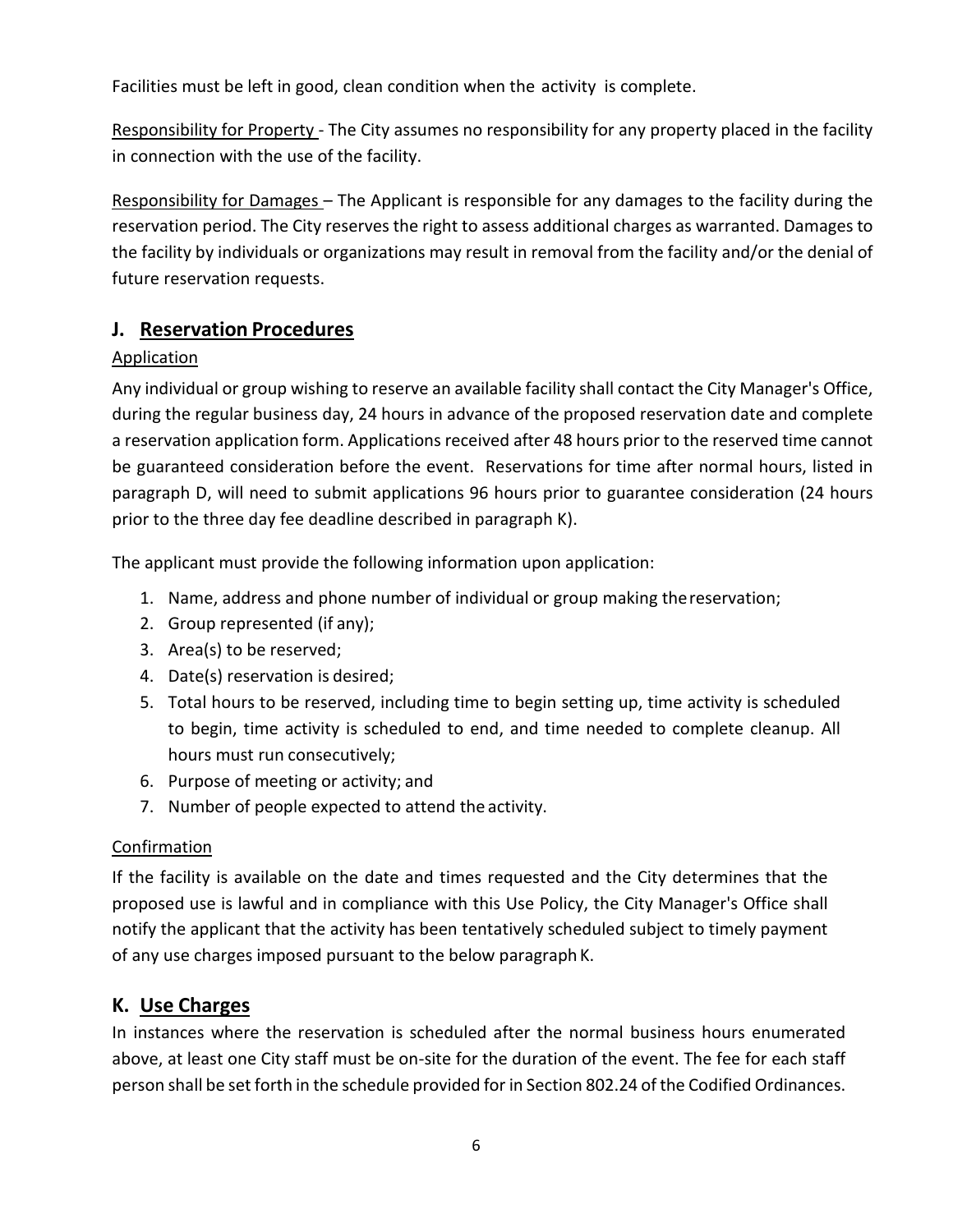Submittal of fees is required within three business days following approval. If not received, the tentative approval is withdrawn. A full refund will be made if the reservation is cancelled by the Applicant at least 24 hours prior to the scheduled event or the City cancels the reservation. There will be no partial refunds.

# **L. Dispute Resolution**

In the event that a dispute arises regarding an application for use of a facility, the City Manager or his or her designee will make a determination as to whether a proposed activity is legal and complies with this Use Policy and resolve questions regarding fees. If the applicant disagrees with the decision rendered by the City Manager or designee, the applicant may appeal the decision to the City Commission so long as the request to appeal has been submitted within 10 calendar days of the date of the denial.

#### **M.Hold Harmless**

Anyone who reserves a facility shall hold the City, its representatives, agents and officers and employees, harmless for any personal injury, theft or damage of private property during the period of usage, using a form to be provided by the City.

# **N. Indemnity/Waiver/Release of Liability**

Indemnity ‐ With the submittal of the use application, Applicant shall release, defend, indemnify and hold harmless the City of Battle Creek, its City Commission members, officers, agents, representatives, employees and volunteers from and against all damages, injuries (including death), claims, property damages (including loss of use), losses, demands, suits, judgments and costs, including reasonable attorney's fees and expenses (including attorney's fees and expenses incurred in enforcing this indemnity), to the extent caused, in whole or in part, by the negligent, grossly negligent, and/or intentional wrongful act and/or omission of requester, its officers, agents, representatives, employees, subcontractors, licensees, invitees or any other third parties from whom the Applicant is legally responsible, in its/their performance of this agreement and/or arising out of the use of the facilities pursuant to this policy and the application, regardless of the joint or concurrent negligence or strict liability of the City of Battle Creek. Applicant is expressly required to defend the City of Battle Creek against all such claims.

Waiver - Applicant, its officers, directors, representatives, volunteers, agents and employees do hereby waive any and all claims for damage, injury or loss to any person or property, including the death of any person, that may be caused, in whole or in part, by the act or failure to act of the City of Battle Creek, its City Commission members, officers, agents, directors, representatives, and/or employees. Applicant, its officers, directors, representatives, volunteers, agents and employees assume the risk of all conditions, whether dangerous or otherwise, in and about the premises/facilities, and waive any and all specific notice of the existence of any defective or dangerous condition in or about the said premises/facilities. The provision of this paragraph shall survive the termination of the use of the premises/facilities described herein.